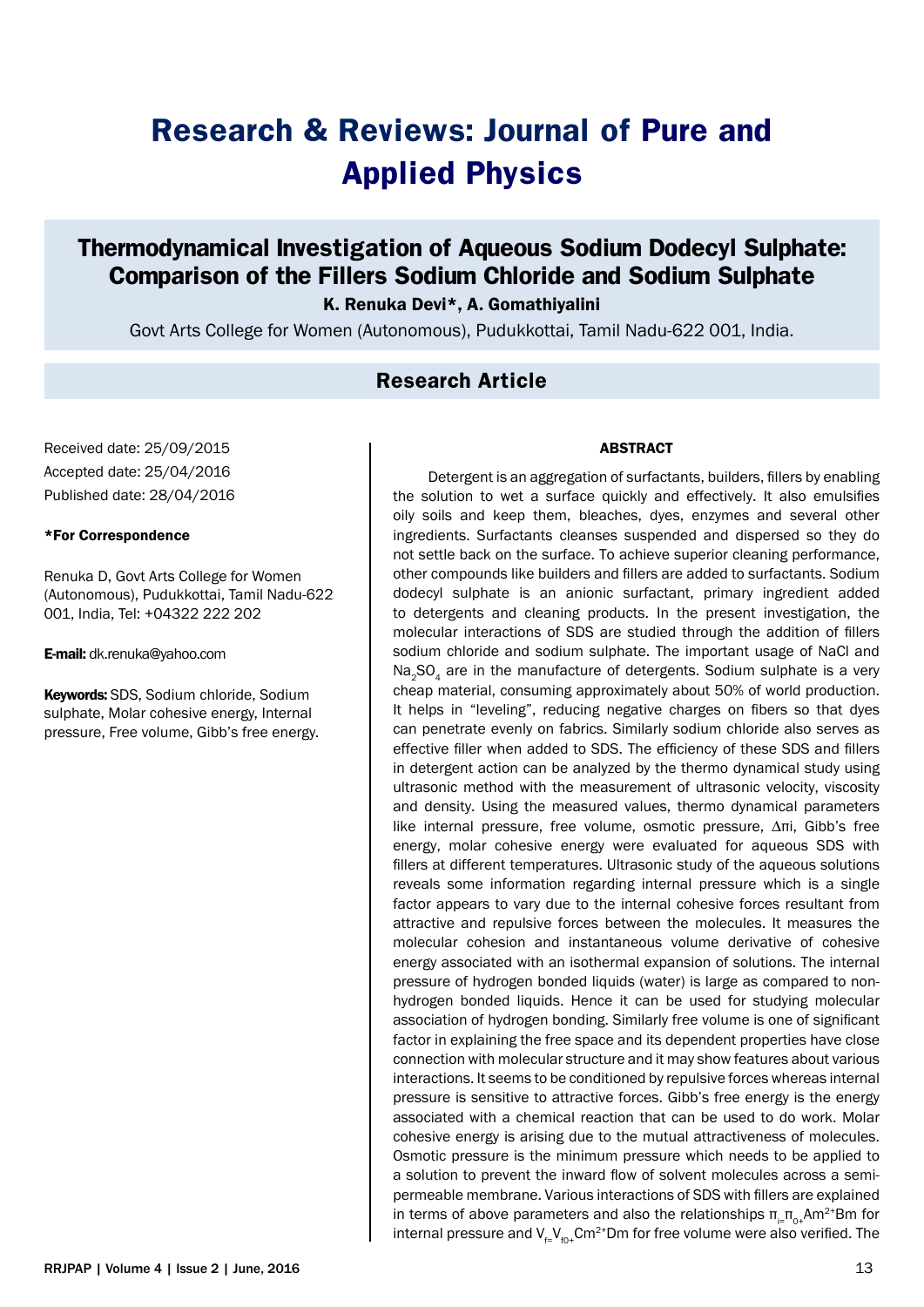coefficients A, B and C, D for the above equation have been calculated at different temperatures. ∆πi gives an idea about the effect of cohesive forces in ion-solvent interaction. It is understood that sensitive information regarding the cohesive forces is well obtained by the data ∆πi instead of the coefficients of the above equation.

## **INTRODUCTION**

A laundry detergent composition generally comprises six groups of substances: surfactants, builders, enzymes, bleaching agents, fillers and other minor additives such as dispersing agents, fabric softening clay and optical brighteners [1]. Detergents and household, personal products account for over half the use of surfactant [2]. Hence knowledge about the surfactant nature with other ingredients is the driving force for the detergent usage and their related industrial applications. In this article, the studies of molecular interactions present in the surfactant solutions combined with the fillers were done by calculating the Thermodynamical parameters and their results were discussed. The anionic surfactant sodium dodecyl sulphate taken under study is used in greater volume than any other groups due to their ease and low cost of manufacture. Detergent fillers are additives that are added to detergents to improve the cleansing performance. The objective of adding fillers to detergents is to make detergents fluid or to turn the fluidized detergents in powder form. The parameters such as ultrasonic velocity, density, viscosity and other related Thermodynamical parameters provide better insight into intermolecular interactions. The investigation is carried out to calculate the Thermodynamical parameters of sodium dodecyl sulphate with the addition of fillers and to interpret the results of them (Table 1).

Table 1. Values of internal pressure, free volume and osmotic pressure of aqueous sodium dodecyl sulphate combined with sodium chloride and sodium sulphate at different temperatures.

| <b>Temperature</b> | Molality (mm)       |         | Internal Pressure (*10 <sup>8</sup> N/m <sup>2</sup> ) |        | Free Volume (*10 <sup>-8</sup> m <sup>3</sup> ) |             | <b>Osmotic pressure</b>         |
|--------------------|---------------------|---------|--------------------------------------------------------|--------|-------------------------------------------------|-------------|---------------------------------|
| 298K               |                     | NaCl    | Na <sub>2</sub> SO <sub>4</sub>                        | NaCl   | Na <sub>2</sub> SO <sub>4</sub>                 | <b>NaCl</b> | Na <sub>2</sub> SO <sub>4</sub> |
|                    | 0                   | 27.8756 | 27.8756                                                | 1.7193 | 1.7193                                          | 0.2231      | 0.2231                          |
|                    | $\overline{c}$      | 27.5480 | 27.5539                                                | 1.7775 | 1.7763                                          | 0.0892      | 0.0889                          |
|                    | $\overline{a}$      | 27.6697 | 27.5847                                                | 1.7540 | 1.7702                                          | 0.1783      | 0.1334                          |
|                    | 6                   | 27.6966 | 27.7351                                                | 1.7499 | 1.7404                                          | 0.2674      | 0.2666                          |
|                    | 8                   | 27.7230 | 27.7292                                                | 1.7455 | 1.7414                                          | 0.356       | 0.3554                          |
|                    | 10                  | 27.7128 | 27.7102                                                | 1.7480 | 1.7450                                          | 0.444       | 0.4436                          |
|                    | 12                  | 27.8241 | 27.8254                                                | 1.7301 | 1.7240                                          | 0.5325      | 0.5305                          |
|                    | 14                  | 27.9212 | 27.8997                                                | 1.7147 | 1.7135                                          | 0.6211      | 0.6175                          |
|                    | $\mathbf 0$         | 25.4539 | 25.4539                                                | 2.4601 | 2.4601                                          | 0.2306      | 0.2306                          |
|                    | $\overline{2}$      | 25.2589 | 25.2763                                                | 2.5267 | 2.3348                                          | 0.0922      | 0.0919                          |
|                    | 4                   | 25.1526 | 25.2292                                                | 2.5595 | 2.4028                                          | 0.1843      | 0.1378                          |
|                    | 6                   | 25.3200 | 25.3334                                                | 2.5116 | 2.4445                                          | 0.2764      | 0.2756                          |
| 308K               | 8                   | 25.4856 | 25.4866                                                | 2.4671 | 2.5205                                          | 0.3679      | 0.3673                          |
|                    | 10                  | 25.4911 | 25.5298                                                | 2.4654 | 2.5829                                          | 0.4589      | 0.4585                          |
|                    | 12                  | 25.5434 | 25.6333                                                | 2.4520 | 2.6682                                          | 0.5504      | 0.5483                          |
|                    | 14                  | 25.5734 | 25.7396                                                | 2.4482 | 2.3926                                          | 0.642       | 0.6382                          |
|                    | $\mathsf{O}\xspace$ | 22.4784 | 22.4784                                                | 3.9129 | 3.9129                                          | 0.2381      | 0.2381                          |
|                    | $\overline{c}$      | 23.6586 | 23.6792                                                | 3.3550 | 3.3453                                          | 0.0952      | 0.0949                          |
|                    | 4                   | 23.6075 | 23.6637                                                | 3.3784 | 3.3516                                          | 0.1903      | 0.1423                          |
| 318K               | 6                   | 23.5976 | 23.6474                                                | 3.3824 | 3.3566                                          | 0.2854      | 0.2845                          |
|                    | 8                   | 23.7156 | 23.6963                                                | 3.3358 | 3.3358                                          | 0.3799      | 0.3792                          |
|                    | 10                  | 23.8258 | 23.7348                                                | 3.2929 | 3.3217                                          | 0.4738      | 0.4734                          |
|                    | 12                  | 23.8221 | 23.8100                                                | 3.2950 | 3.2894                                          | 0.5683      | 0.5661                          |
|                    | 14                  | 23.8643 | 23.9441                                                | 3.2784 | 3.2329                                          | 0.6628      | 0.659                           |
|                    | $\mathsf{O}\xspace$ | 21.5276 | 21.5276                                                | 4.8451 | 4.8451                                          | 0.2456      | 0.2456                          |
| 328K               | $\overline{c}$      | 21.8923 | 21.9034                                                | 4.6040 | 4.5946                                          | 0.0982      | 0.0979                          |
|                    | 4                   | 21.8826 | 22.0608                                                | 4.6139 | 4.4695                                          | 0.1963      | 0.1468                          |
|                    | 6                   | 21.9542 | 22.1747                                                | 4.5697 | 4.4010                                          | 0.2944      | 0.2935                          |
|                    | 8                   | 21.8970 | 22.2975                                                | 4.6043 | 4.3200                                          | 0.3918      | 0.3912                          |
|                    | 10                  | 21.9099 | 22.4040                                                | 4.6011 | 4.2744                                          | 0.4887      | 0.4883                          |
|                    | 12                  | 21.9775 | 22.5524                                                | 4.5648 | 4.1762                                          | 0.5861      | 0.5839                          |
|                    | 14                  | 21.9994 | 22.5567                                                | 4.5526 | 4.1655                                          | 0.6837      | 0.6797                          |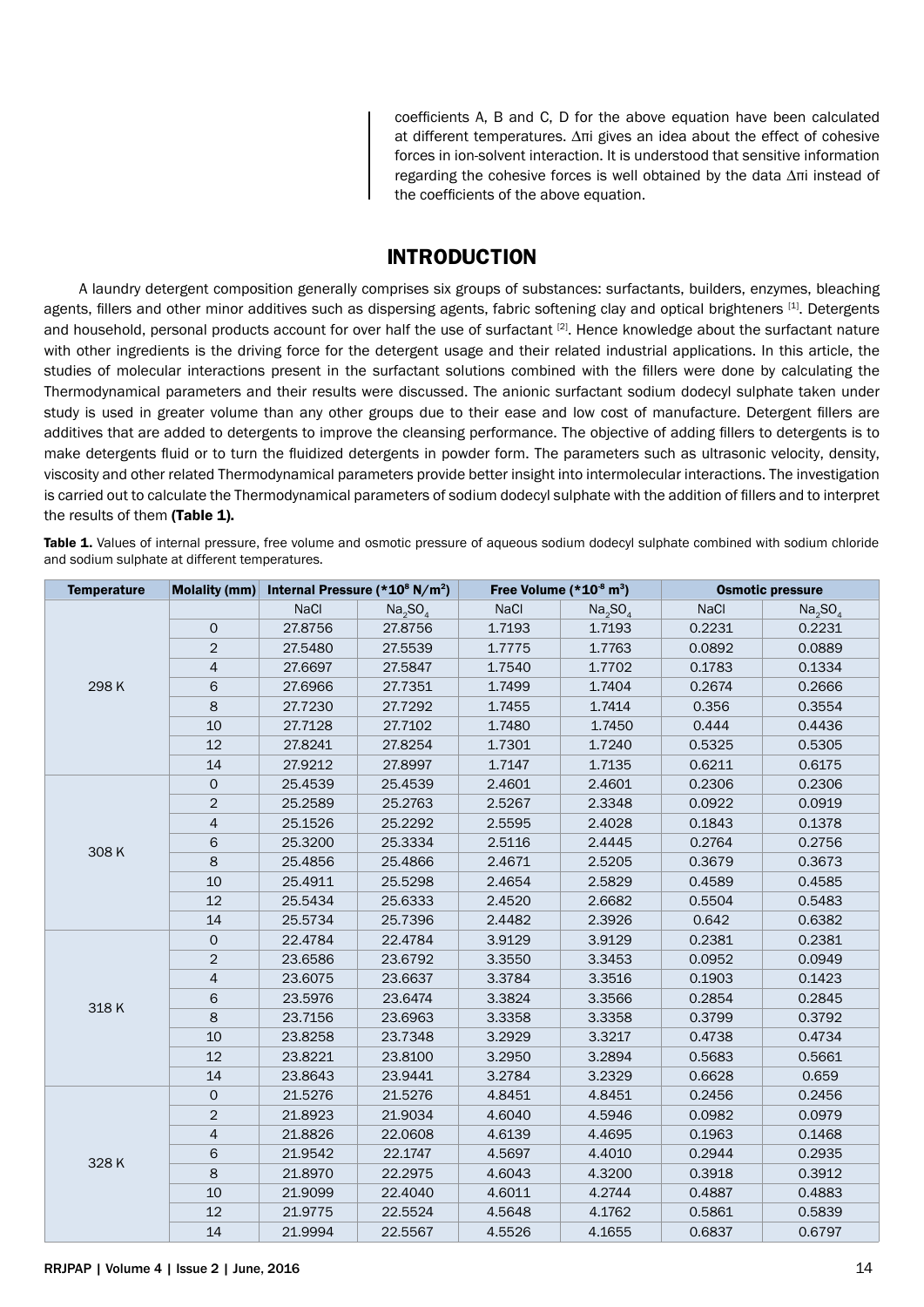## **EXPERIMENTAL METHODS**

AnalaR grade samples of Sodium dodeyl sulphate, sodium chloride and sodium sulphate were used for the present investigation. Solutions of sodium dodecyl sulphate (10 mm) added with fillers sodium chloride and sodium sulphate at different concentrations (2 mm to 14 mm) was prepared. Ultrasonic velocity is measured using an ultrasonic interferometer (Mittal F-81D) with fixed frequency 2 MHz. Density is measured using specific gravity bottles at various temperatures with constant temperature bath. Viscosity is measured using Ostwald viscometer.

#### Theoretical formulations

 The following Thermodynamical parameters were calculated from following relations using the velocity, density and viscosity values (Table 2).

**Table 2.** Values of molar cohesive energy, Gibb's free energy and Δπ<sub>i</sub> of aqueous sodium dodecyl sulphate combined with sodium chloride and sodium sulphate at different temperatures.

| <b>Temperature</b> | <b>Molality (mm)</b> |             | Molar Cohesive energy (*10 <sup>4</sup><br>$KJ$ mol <sup>-1</sup> ) | Gibb's Free energy (*10 <sup>-21</sup> KJ<br>$mol-1$ ) |                                 | $\Delta \pi$ |                                 |
|--------------------|----------------------|-------------|---------------------------------------------------------------------|--------------------------------------------------------|---------------------------------|--------------|---------------------------------|
|                    |                      | <b>NaCl</b> | Na <sub>2</sub> SO <sub>4</sub>                                     | <b>NaCl</b>                                            | Na <sub>2</sub> SO <sub>4</sub> | <b>NaCl</b>  | Na <sub>2</sub> SO <sub>4</sub> |
|                    | 0                    | 5.0384      | 5.0384                                                              | 5.6148                                                 | 5.6148                          | 0.7435       | 0.7435                          |
| 298K               | $\overline{2}$       | 4.9847      | 4.9857                                                              | 5.3996                                                 | 5.5773                          | $-0.3276$    | $-0.3216$                       |
|                    | 4                    | 5.0068      | 4.9915                                                              | 5.4231                                                 | 5.4697                          | $-0.2059$    | $-0.2908$                       |
|                    | 6                    | 5.0102      | 5.0204                                                              | 5.3973                                                 | 5.4047                          | $-0.1790$    | $-0.0140$                       |
|                    | 8                    | 5.0142      | 5.0195                                                              | 5.3702                                                 | 5.3518                          | $-0.1525$    | $-0.1463$                       |
|                    | 10                   | 5.0115      | 5.016                                                               | 5.3374                                                 | 5.2148                          | $-0.1628$    | $-0.1653$                       |
|                    | 12                   | 5.0273      | 5.0361                                                              | 5.34365                                                | 5.1452                          | $-0.0515$    | $-0.0501$                       |
|                    | 14                   | 5.0410      | 5.0447                                                              | 5.34360                                                | 5.3381                          | 0.0455       | 0.0241                          |
|                    | $\mathsf{O}\xspace$  | 4.6316      | 4.6316                                                              | 4.5665                                                 | 4.5665                          | 0.4987       | 0.4987                          |
|                    | $\mathbf{2}$         | 4.5887      | 4.5905                                                              | 4.3507                                                 | 4.5573                          | $-0.1950$    | $-0.1775$                       |
|                    | 4                    | 4.5678      | 4.5817                                                              | 4.2633                                                 | 4.4368                          | $-0.3013$    | $-0.2246$                       |
|                    | 6                    | 4.5960      | 4.6016                                                              | 4.3093                                                 | 4.3779                          | $-0.1338$    | $-0.0120$                       |
| 308K               | 8                    | 4.6221      | 4.6281                                                              | 4.3343                                                 | 4.2732                          | 0.0317       | 0.0327                          |
|                    | 10                   | 4.6232      | 4.6371                                                              | 4.3253                                                 | 4.1886                          | 0.0371       | 0.0759                          |
|                    | 12                   | 4.6311      | 4.6553                                                              | 4.3338                                                 | 4.0904                          | 0.0894       | 0.1794                          |
|                    | 14                   | 4.6319      | 4.6702                                                              | 4.3284                                                 | 4.3791                          | 0.1195       | 0.2857                          |
|                    | $\mathsf{O}$         | 4.0998      | 4.0998                                                              | 3.3185                                                 | 3.3185                          | $-0.7750$    | $-0.7750$                       |
|                    | $\overline{2}$       | 4.3157      | 4.3200                                                              | 3.7752                                                 | 3.7727                          | 1.1802       | 1.2252                          |
|                    | 4                    | 4.3054      | 4.3174                                                              | 3.7281                                                 | 3.7446                          | 1.1291       | 1.2097                          |
|                    | 6                    | 4.3038      | 4.3157                                                              | 3.7163                                                 | 3.7188                          | 1.1192       | 1.1934                          |
| 318K               | 8                    | 4.3230      | 4.3247                                                              | 3.7206                                                 | 3.7145                          | 1.2372       | 1.2423                          |
|                    | 10                   | 4.3409      | 4.3303                                                              | 3.7449                                                 | 3.7031                          | 1.3473       | 1.2808                          |
|                    | 12                   | 4.3399      | 4.3447                                                              | 3.7314                                                 | 3.7156                          | 1.3437       | 1.3560                          |
|                    | 14                   | 4.3470      | 4.3702                                                              | 3.7233                                                 | 3.7617                          | 1.3859       | 1.4901                          |
|                    | $\mathbf 0$          | 3.9438      | 3.9438                                                              | 2.9056                                                 | 2.9056                          | $-0.4114$    | $-0.4114$                       |
|                    | $\overline{c}$       | 4.0119      | 4.0150                                                              | 3.07593                                                | 3.0597                          | 0.3646       | 0.3758                          |
|                    | 4                    | 4.0085      | 4.0445                                                              | 3.04418                                                | 3.1088                          | 0.3549       | 0.5332                          |
|                    | 6                    | 4.0213      | 4.0654                                                              | 3.05823                                                | 3.138                           | 0.4266       | 0.6471                          |
| 328K               | 8                    | 4.0113      | 4.0882                                                              | 2.99829                                                | 3.1656                          | 0.3694       | 0.7699                          |
|                    | 10                   | 4.0116      | 4.1080                                                              | 2.9836                                                 | 3.198                           | 0.3822       | 0.8764                          |
|                    | 12                   | 4.0213      | 4.1325                                                              | 2.98437                                                | 3.2251                          | 0.4498       | 1.0248                          |
|                    | 14                   | 4.0247      | 4.1337                                                              | 2.9631                                                 | 3.1963                          | 0.4718       | 1.0291                          |

| (i) Internal pressure, $\pi_{i=RA^*}^k[k\eta/U]^{(1/2)*}(\rho^{(2/3)}/M_{eff}^{(7/6)})$ Pascal |     |
|------------------------------------------------------------------------------------------------|-----|
| (ii) Free volume, $V_f = [M_{\text{eff}}U/kn]^{(3/2} \text{m}^3$                               | (2) |
| $(iii)$ Osmotic Pressure P= $(nRT/V)$ mmHg                                                     | (3) |
| (iv) Δπ $=$ π $i$ -π <sub>ρ</sub>                                                              | (4) |
| (v) Molar cohesive energy $E = \pi$ , $V_{m}$ litre/mole                                       | (5) |
| (vi) Gibb's free energy $G=KT \ln(KTr/h)$ KJmol <sup>-1</sup>                                  | (6) |

Where, U=ultrasonic velocity (m/s), p=density (Kg/m<sup>3</sup>), n=viscosity (Nsm<sup>2</sup>), M<sub>eff=</sub>effective molecular weight, b=packing factor, R=gas constant  $(8.314^*10^7)$ ,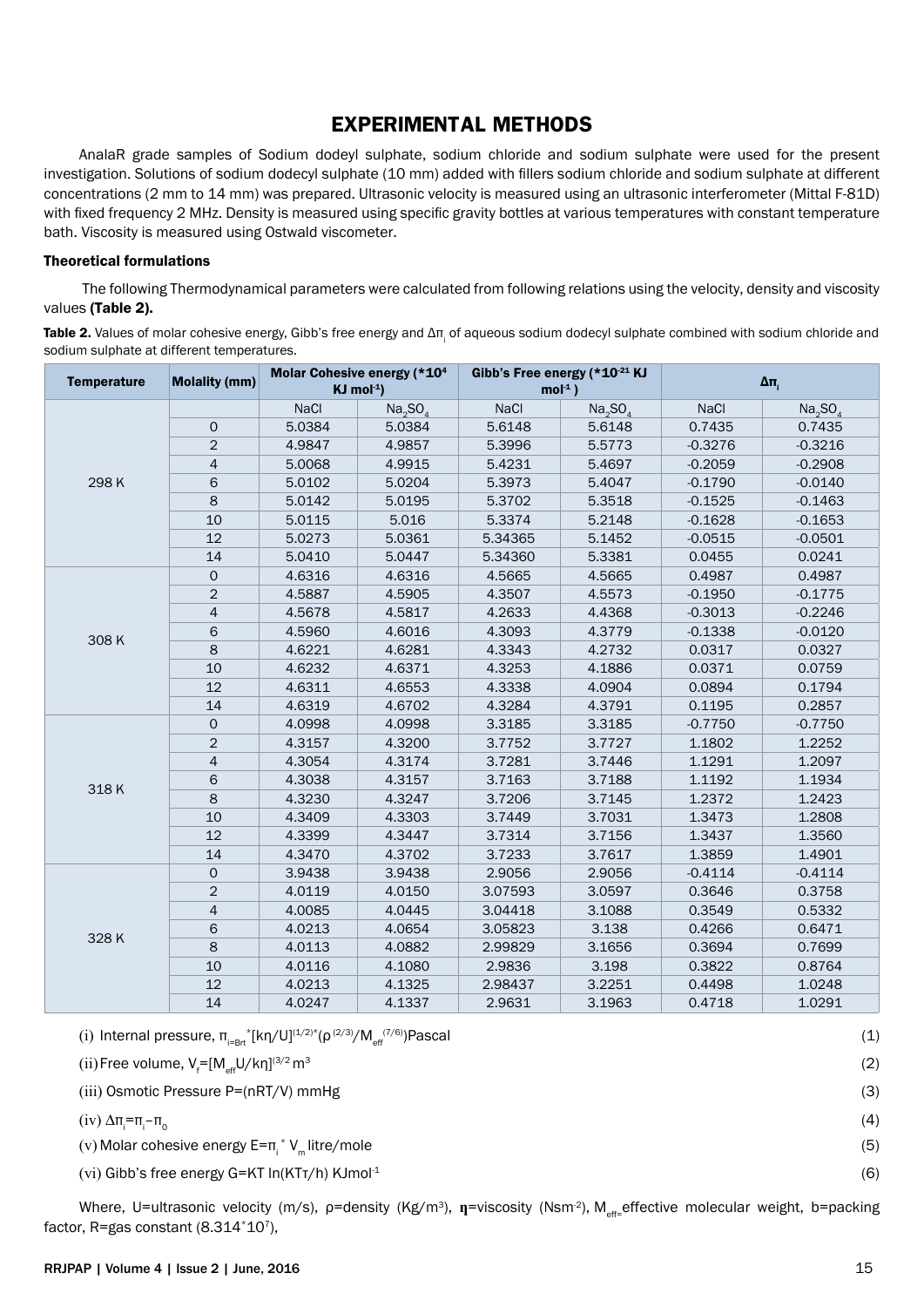T=temperature (Kelvin), k=temperature independent constant (4.28\*10<sup>9</sup>), K=Boltzmann's constant (1.3806\*10<sup>-23</sup>).

## **RESULTS AND DISCUSSION**

#### Internal pressure

The measurement of internal pressure is important in the study of the thermodynamic properties of liquids. The internal pressure is the cohesive force, which is a resultant of forces of attraction and forces of repulsion between the molecules [3,4]. The internal pressure increases with the increase in concentration, and decreases with respect to temperature. This decrease in internal pressure indicates the decrease in cohesive forces and the decrease in forces of attraction. Internal pressure seems to be conditioned by attractive forces whereas free volume is sensitive to repulsive forces. The variation of internal pressure with concentration for two fillers at different temperatures is depicted in Figures 1 and 2.



Figures 1 and 2. Internal Pressure of fillers NaCl and Na<sub>2</sub>SO<sub>4</sub> vs. Concentration.

#### Free volume

The molecules of liquid are not closely packed and as such there is always some free space between them. This free space is known as free volume. It is a significant factor in explaining the free space and its dependent properties have close connection with molecular structure [5] and it may show features about interactions like ion-solvent, dipole-dipole, solute-solvent interactions. When the solute is added to solvent, the structure of solvent is broken. The available space of solvent in the solution is reduced hence the solution becomes more compressed. So the free volume decreases with raise in concentration. When the temperature rises, the repulsive force between the solute and solvent is more and the free space availability is also increases. So free volume increase with increasing temperature. Figures 3 and 4 shows the change in free volume with increasing concentration of NaCl and Na<sub>2</sub>SO<sub>4</sub>. The increase in free volume and the decrease in internal pressure indicate that there exists a strong solute-solvent interaction. Hence the addition of fillers to the surfactant increases the efficiency of SDS.



Figures 3 and 4. Free Volume of fillers NaCl and Na<sub>2</sub>SO<sub>4</sub> vs. Concentration.

### Temperature dependence of π<sub>i</sub> and V<sub>f</sub>

C.V. Suryanarayana and J. Kuppusamy <sup>[6]</sup> found that at a given temperature a general equation of the form π<sub>s</sub>=π<sub>i</sub>+Am<sup>2</sup>+Bm where, π<sub>i</sub> is the internal pressure of solvent, π<sub>i</sub> is the internal pressure of solution, m is the concentration, A and B are temperature dependent constants, holds good in all electrolytes. A similar relation V<sub>f</sub>=V<sub>r0</sub>+Cm<sup>2</sup>+Dm holds good for free volume where V<sub>ro</sub> is the free volume of solvent. Similarly C and D are dependent temperatures. The above equations found to be true in many cases of electrolytes, the same was observed in SDS added with fillers NaCl and Na<sub>2</sub>SO<sub>4</sub>.

The values of constants A, B, C and D are computed from the internal pressure and free volume at different temperatures is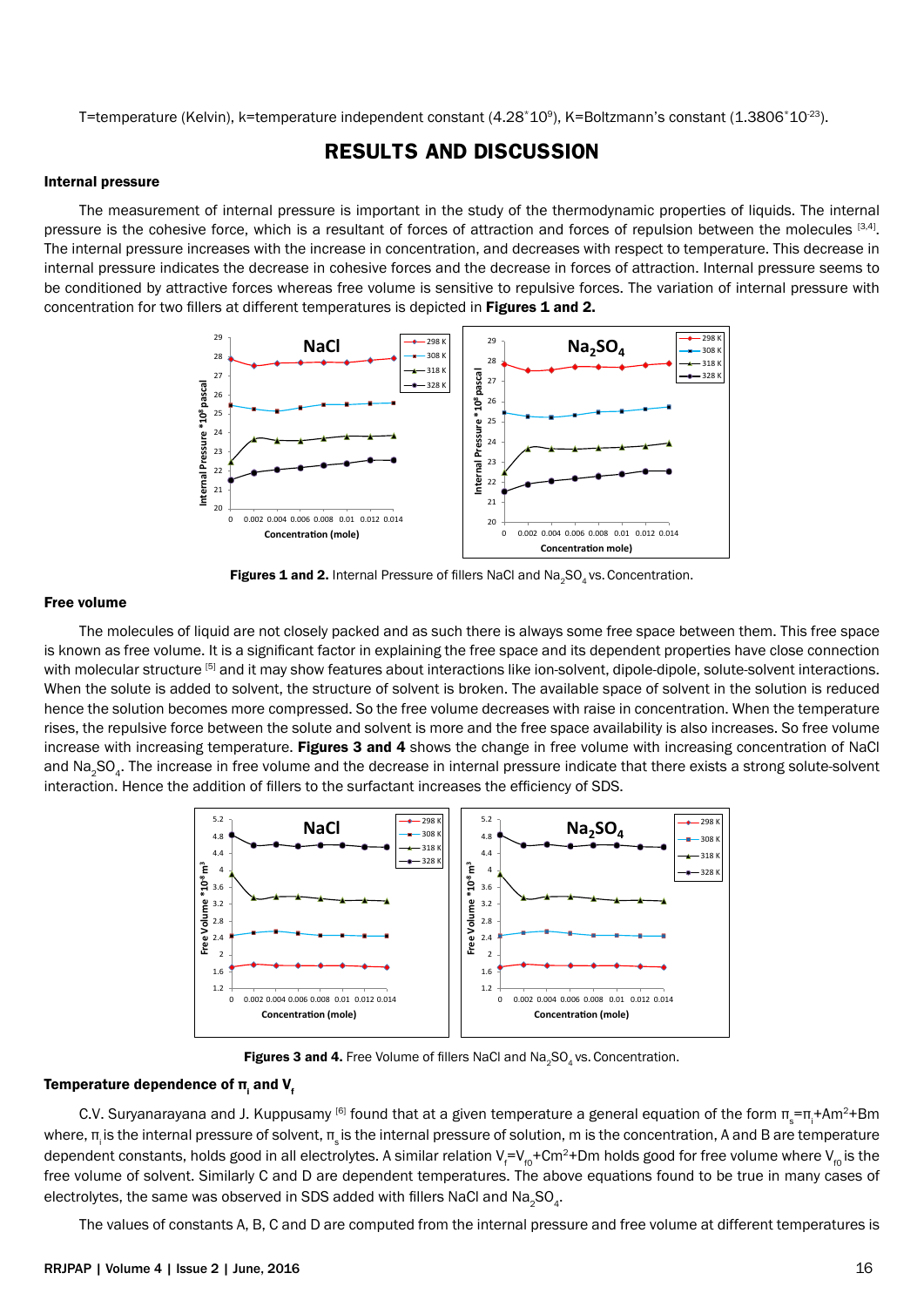given in Table 3. The temperature dependence of A, B, C and D for the filler solutions are studied and shown in the Figures 5-8. From the tabulation it is clear that the variation of C and D are opposite to that of A and B.

Table 3. Values of Coefficients of internal pressure and free volume of aqueous sodium dodecyl sulphate combined with sodium chloride and sodium sulphate at different temperatures.

| Temperature (K) | Internal Pressure $*$ 10 <sup>3</sup> |            | Free Volume $*$ 10 <sup>3</sup> |            |  |  |
|-----------------|---------------------------------------|------------|---------------------------------|------------|--|--|
| <b>NaCl</b>     |                                       |            |                                 |            |  |  |
| 298             | 0.88                                  | $-0.02534$ | $-0.2025$                       | 0.004895   |  |  |
| 308             | 1.752                                 | $-0.00992$ | $-0.1725$                       | 0.002255   |  |  |
| 318             | $-13.298$                             | 0.2586     | 5.06875                         | $-0.11269$ |  |  |
| 328             | $-12.725$                             | 0.1842     | 2.85                            | $-0.06371$ |  |  |
| Na, SO          |                                       |            |                                 |            |  |  |
| 298             | 1.3975                                | $-0.03025$ | $-0.09625$                      | 0.003533   |  |  |
| 308             | 1.8695                                | $-0.01497$ | $-11.081$                       | 0.1288     |  |  |
| 318             | $-9.955$                              | 0.23429    | 1.69345                         | $-0.07228$ |  |  |
| 328             | $-3.9725$                             | 0.077955   | 0.66417                         | $-0.0529$  |  |  |



Figures 5 and 6. Internal Pressure A and B Co-efficients of NaCl and Na<sub>3</sub>SO<sub>4</sub> vs. Temperature.



Figures 7 and 8. Internal Pressure A and B Co-efficients of NaCl and Na<sub>2</sub>SO<sub>4</sub> vs. Temperature.

#### $Δπ_i$

The difference  $Δπ$ <sub>i</sub> between π<sub>i</sub> and π<sub>ε</sub> predicts the nature of solute. Internal pressure is the resultant of the attractive and repulsive forces in the system. Co-efficient A refers to the attractive component and B to the repulsive component. B determines the sign of ∆π<sub>i.</sub> In aqueous SDS-filler solutions ultrasonic velocity is found to increase with concentration. But π<sub>i</sub> found to decrease with increasing concentration of the solutions. The fall in π is governed by the above relation and B is found to be negative at low temperatures and becomes positive at high temperatures and hence Δπ<sub>i</sub> is negative at low temperatures indicating that the internal pressure of solvent decreases due to the addition of fillers.

The ∆ value is found to be negative at low temperatures and changes its value to positive at higher temperatures. The change in ∆πi leads to the conclusion that addition of fillers to SDS changes the nature of SDS to be a structure breaker at the lower temperatures and structure maker at higher temperatures. The Δπ variation is depicted in Figures 9 and 10.

#### Molar cohesive energy

Molar Cohesive energy is defined as the energy of mutual attractive force of molecules. It is the energy needed for the transition of a molecule from the liquid phase where molecules are very close to each other and interactions are strong, to the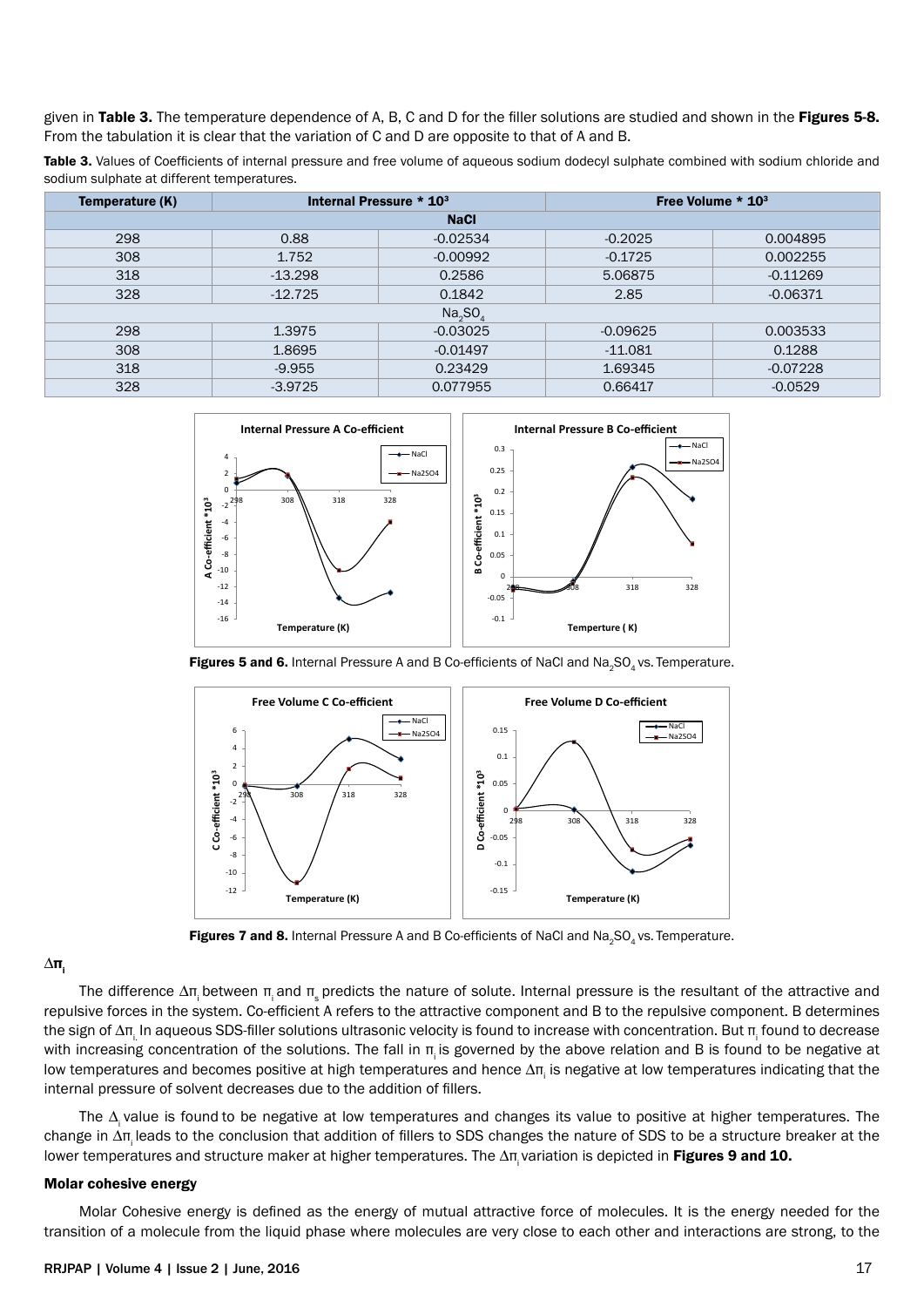gaseous phase where molecules are so far from one another. It is the measure of mutual attractiveness of molecules. It increases with increasing concentration suggests that increasing intermolecular interaction which may be due to the strong dipole-dipole interaction in the system.



Figures 9 and 10.  $\pi\Delta i$  of fillers NaCl and Na<sub>2</sub>SO<sub>4</sub> vs. Concentration.

#### Gibb's free energy

Gibb's free energy is the energy associated with a chemical reaction that can be used to do work. It is the Thermodynamical potential that measures the maximum amount of non-expandable work obtained from a thermodynamic system at a constant temperature and pressure. This property was defined by Josiah Willard Gibb's to predict whether a process will occur spontaneously at constant temperature and pressure. Molar cohesive energy and Gibb's free energy has similar variation as that of free volume and shows exactly reverse trend of internal pressure. This shows that there is appreciable interaction between solute and solvent molecules. Figures 11-14 depict the variation molar cohesive energy and Gibb's free energy for aqueous SDS added with fillers NaCl and  $Na<sub>2</sub>SO<sub>4</sub>$ .



Figures 11 and 12. Molar Cohesive Energy of fillers NaCl and Na<sub>2</sub>SO<sub>4</sub> vs. Concentration.



Figures 13 and 14. Gibb's Free Energy of fillers NaCl and Na<sub>2</sub>SO<sub>4</sub> vs. Concentration.

#### Osmotic pressure

Osmotic pressure is the minimum pressure which needs to be applied to a solution to prevent the inward flow of solvent molecules across a semi-permeable membrane. It is also defined as the measure of the tendency of a solution to take in water by [osmosis](http://en.wikipedia.org/wiki/Osmosis). Osmotic pressure is the basis of filtering ("[reverse osmosis](http://en.wikipedia.org/wiki/Reverse_osmosis)"), a process commonly used to purify water. It is applied to water purification and desalination, waste material treatment, and many other chemical and biochemical laboratory and industrial processes.